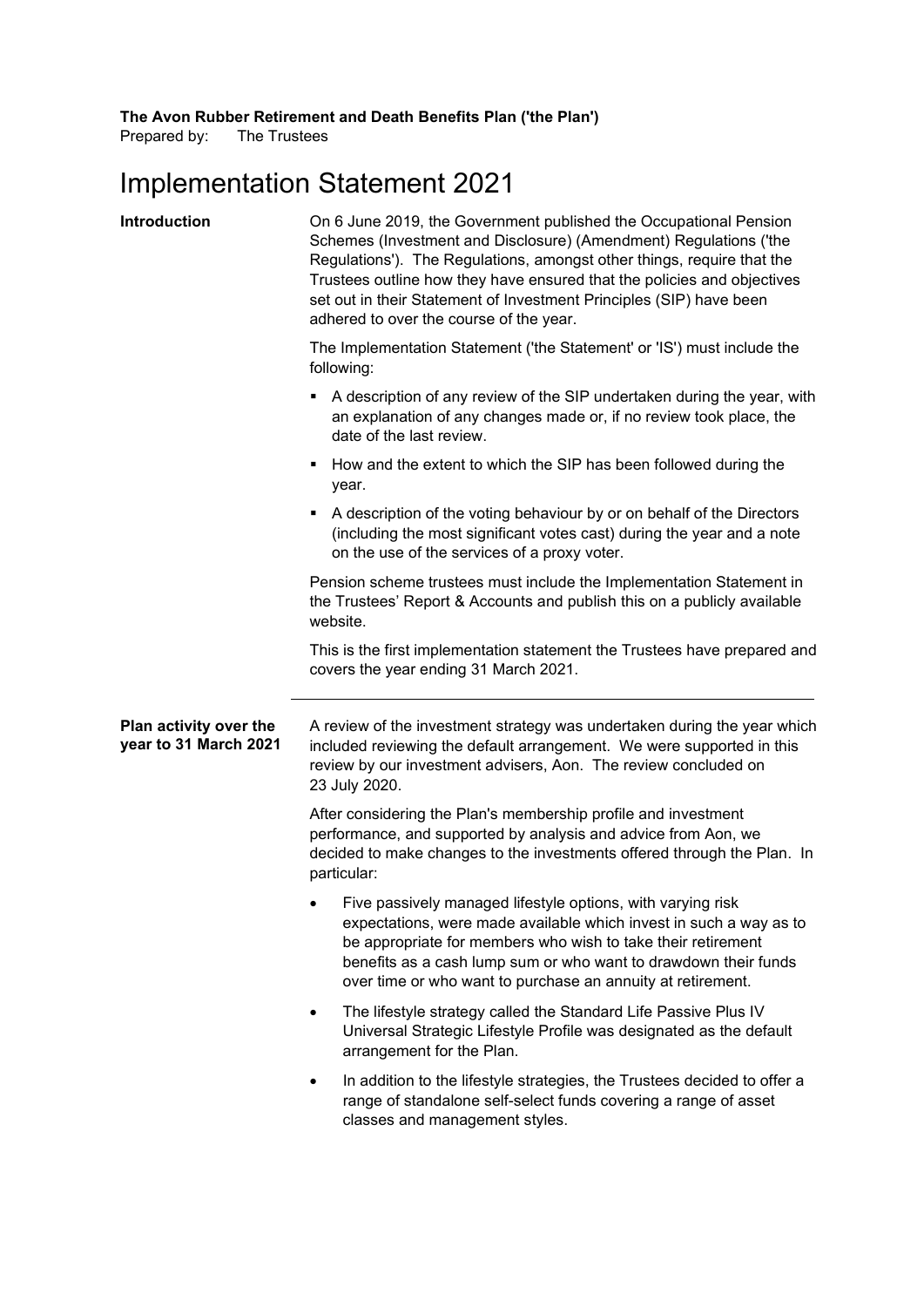|                                                                       | The aim of the default arrangement (and the other lifestyle strategies) is to<br>strike a reasonable balance between maximising the opportunity for<br>growth and managing risks particularly as a member approaches<br>retirement. This is achieved by automatically moving members' funds<br>from return-seeking assets, which aim for long-term growth, to a more<br>broad-based and lower risk asset mix as a member approaches their<br>target retirement date. |
|-----------------------------------------------------------------------|----------------------------------------------------------------------------------------------------------------------------------------------------------------------------------------------------------------------------------------------------------------------------------------------------------------------------------------------------------------------------------------------------------------------------------------------------------------------|
|                                                                       | The move to the new default arrangement took place in February and<br>March 2021 and was accompanied by changes to the self-select<br>investment options available to members.                                                                                                                                                                                                                                                                                       |
| <b>Changes to the SIP</b><br>over the year to                         | Having previously been reviewed in 2019, the SIP was reviewed during<br>2020 with the updated SIP being in place from 30 September 2020.                                                                                                                                                                                                                                                                                                                             |
| 31 March 2021                                                         | The principle changes arising from this review are as follows:                                                                                                                                                                                                                                                                                                                                                                                                       |
|                                                                       | <b>Stewardship - Voting and Engagement</b>                                                                                                                                                                                                                                                                                                                                                                                                                           |
|                                                                       | The Trustees updated their stewardship policy to set out the actions they<br>would take if a manager is found to be falling short of the standards they<br>expect.                                                                                                                                                                                                                                                                                                   |
|                                                                       | The Trustees also added detail of their approach to reviewing and<br>reporting on the stewardship activities of the Plan's asset managers.                                                                                                                                                                                                                                                                                                                           |
|                                                                       | <b>Policies on Costs and Transparency</b>                                                                                                                                                                                                                                                                                                                                                                                                                            |
|                                                                       | The Trustees specified their policies in relation to the remuneration of the<br>Plan's asset managers including how member-borne costs and charges<br>are monitored.                                                                                                                                                                                                                                                                                                 |
|                                                                       | <b>Policies on Arrangements with Asset Managers</b>                                                                                                                                                                                                                                                                                                                                                                                                                  |
|                                                                       | The Trustees specified their policies in respect of their relationship with<br>the Plan's asset managers, how they monitor the Plan's investments and<br>the approach they would take in the event that asset managers are<br>considered to be making decisions that are not in line with the Trustees<br>policies or expectations.                                                                                                                                  |
|                                                                       | The Trustees consulted with the employer when making these changes<br>and obtained advice from their investment adviser.                                                                                                                                                                                                                                                                                                                                             |
| How the objectives &<br>policies outlined in the<br>SIP have been met | The Trustees outline in their SIP a number of key objectives and policies.<br>We have set out below how these objectives have been met and policies<br>adhered to over the course of the year to 31 March 2021:                                                                                                                                                                                                                                                      |
|                                                                       | Meeting the Plan's investment strategy objectives                                                                                                                                                                                                                                                                                                                                                                                                                    |
|                                                                       | Over the year, the Trustees have made available a comprehensive<br>selection of investment options including lifestyle strategies and a range<br>of standalone self-select funds.                                                                                                                                                                                                                                                                                    |
|                                                                       | Supported by advice from Aon, the Trustees are confident that the<br>investment range caters for a range of risk and return requirements<br>across the membership. The lifestyle options, in particular, provide<br>younger members with greater growth potential and older members with<br>greater security.                                                                                                                                                        |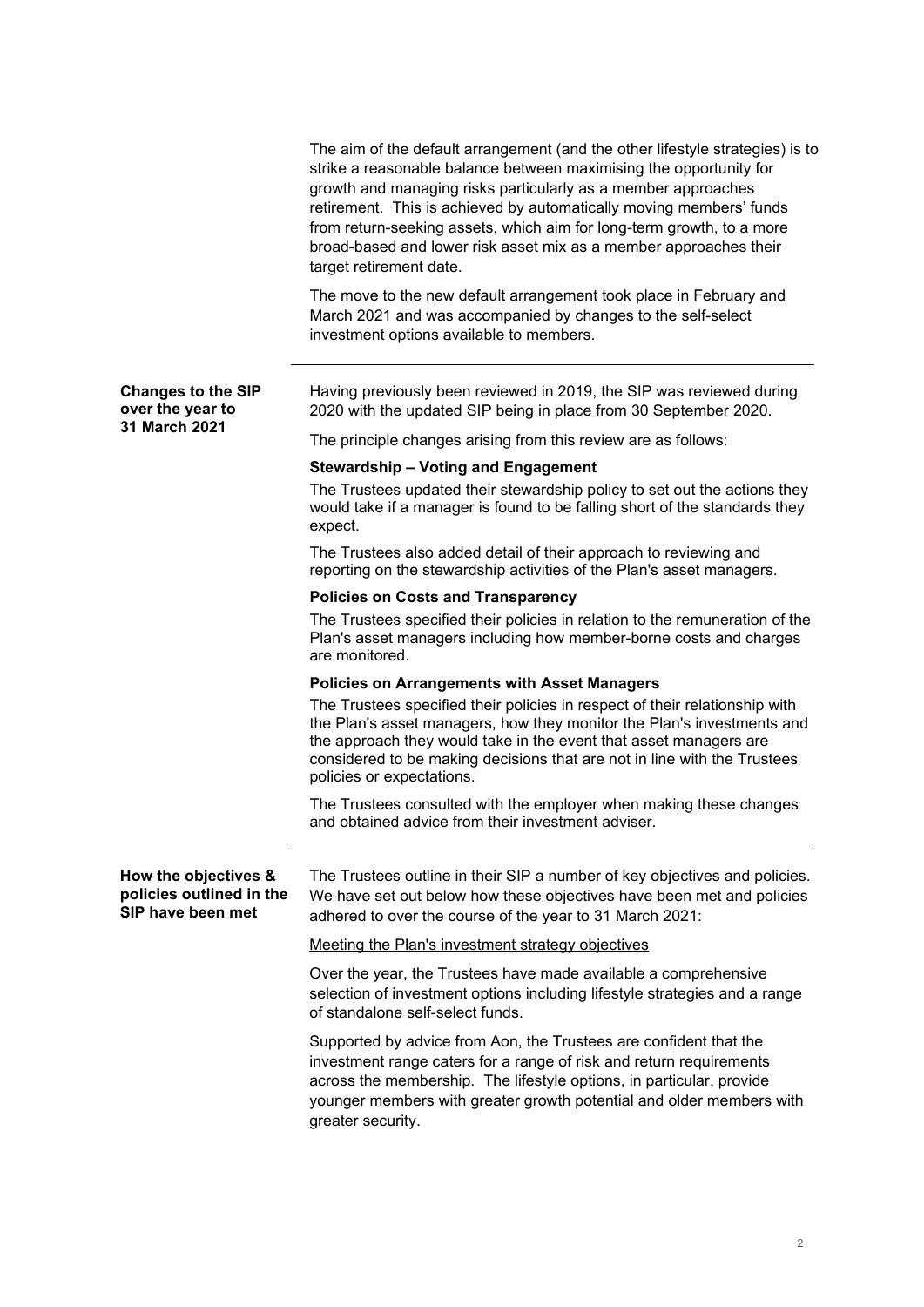The investment options were monitored throughout the year with a full review undertaken in July 2020. The changes made following this review were designed to ensure that all the investment options continued to be managed to achieve a return commensurate with an acceptable level of risk given the stated aims of each fund and the needs of the membership.

To support members in making appropriate investment decisions, communications detailing the new investment options were sent to members before the changes were put in place in February and March 2021. Workshops were also run which explained the changes and provided and opportunity for members to ask questions.

This support supplements the information provided by Standard Life on their website and in the member guides.

The Trustees are comfortable that they have met their investment strategy objectives over the year.

#### Meeting the Plan's default investment objectives

The default arrangement used by the Plan changed following the strategy review from the Standard Life Active Plus III Universal Strategic Lifestyle Profile to the Standard Life Passive Plus IV Universal Strategic Lifestyle Profile.

Both of the strategies invest in assets with higher growth potential while members are further away from retirement. As members near retirement, both strategies invest in a diversified portfolio of assets which, taken together, are expected to be lower risk than the earlier growth phase.

The end portfolio of the default strategies is highly diversified and is designed to be appropriate and consistent with however members may take their benefits when they retire.

Overall, the Trustees are satisfied that the default arrangements in place during the year were appropriate given their objectives.

#### Meeting the policies in relation to reviewing the Plan's investments

The Trustee considered the risks members might experience as an integral part of the investment strategy review and designed the investment options, including the default arrangement, such that these would be appropriately managed and mitigated. Examples of this include the decision to provide a range of diversified lifestyle strategies with different risk and return profiles and a standalone range covering different asset classes and managers.

Over the course of the investment strategy review, the Trustees sought and obtained advice from their investment adviser, Aon, in respect of the full range of asset classes and manager styles that would be suitable for the membership. This included how appropriate diversification (including across managers) could be put in place.

The Trustees, with support from their investment adviser, monitored the fund managers to ensure they were appropriately fulfilling the responsibilities delegated to them. The Trustees received quarterly investment reporting from the investment adviser. The investment reports considered the performance of the investment managers and funds over time.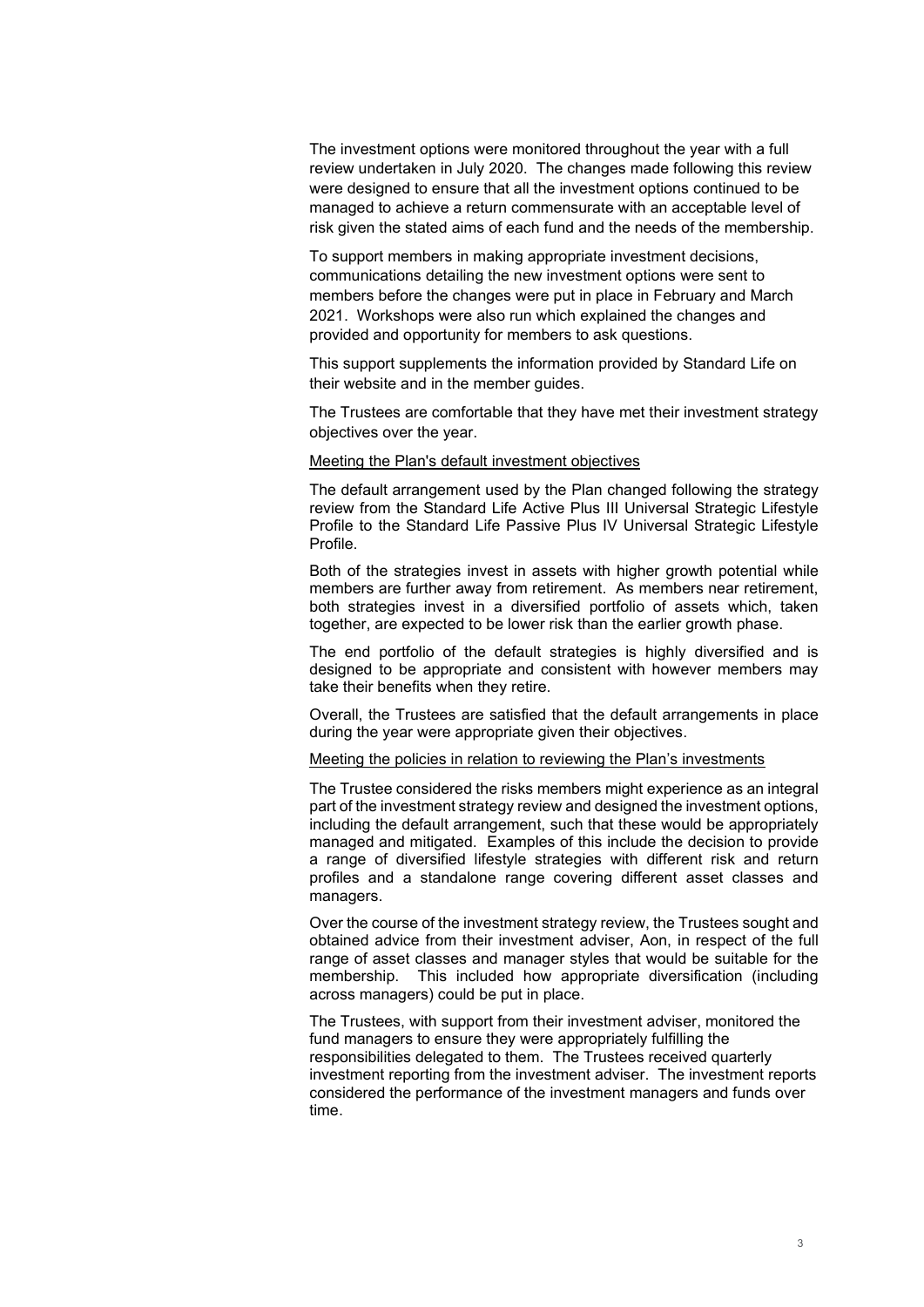The investment reporting also considered the performance of the default arrangement at each year to retirement, and a comparison of the growth funds underlying the strategy with various diversified growth and absolute return bond strategies for benchmarking.

The Trustees were also made aware of any developments which may have impacted the ability of the fund managers to fulfil their objectives or responsibilities in future. This included notification of the investment performance of the default arrangement at the start of the COVID-19 pandemic.

The Trustees are comfortable that their policies in respect of reviewing the Plan's investments have been met over the year.

#### Policies in respect of Environmental, Social & Governance considerations

The Trustees obtained professional investment support and advice from their investment adviser when setting the Plan's investment strategy, selecting managers and in monitoring their performance. Consideration of financially material risks was an integral part of this support and advice.

#### Policies in respect of stewardship (voting and engagement)

The Trustees were supported in their review and monitoring activities during the year by their investment adviser. In conducting these activities, the investment adviser provided advice as to the continuing suitability of the appointed managers and in deciding what changes to make. This advice included relevant consideration of stewardship matters. In particular, the investment adviser's views on the continued appropriateness of different managers is informed, in part, by the managers' approaches to stewardship and responsible investment. The investment adviser would inform the Trustees in the event that their views on a particular manager change although this did not occur during the year.

The Trustees have also collected the voting and engagement records of their investment managers over the Plan year. These are reported in detail later in this Statement. To date, no managers have found to be falling significantly short of the standards expected by the Trustees in this area.

Having reviewed the managers' stewardship voting and engagement statistics as part of the production of this IS, the Trustees believe that their stewardship policies have been adhered to.

#### Policies in relation to costs and transparency

During the year, the Trustees monitored and evaluated the performance of the Plan's investments and managers on a net of fees basis.

Cost and charges data was provided by Standard Life for the Plan year and was published in the annual Chair's Statement.

The Trustees reviewed the data which included both explicit and implicit costs and charges. The investment adviser also reviewed the member borne costs and none appeared to be unreasonable in their view.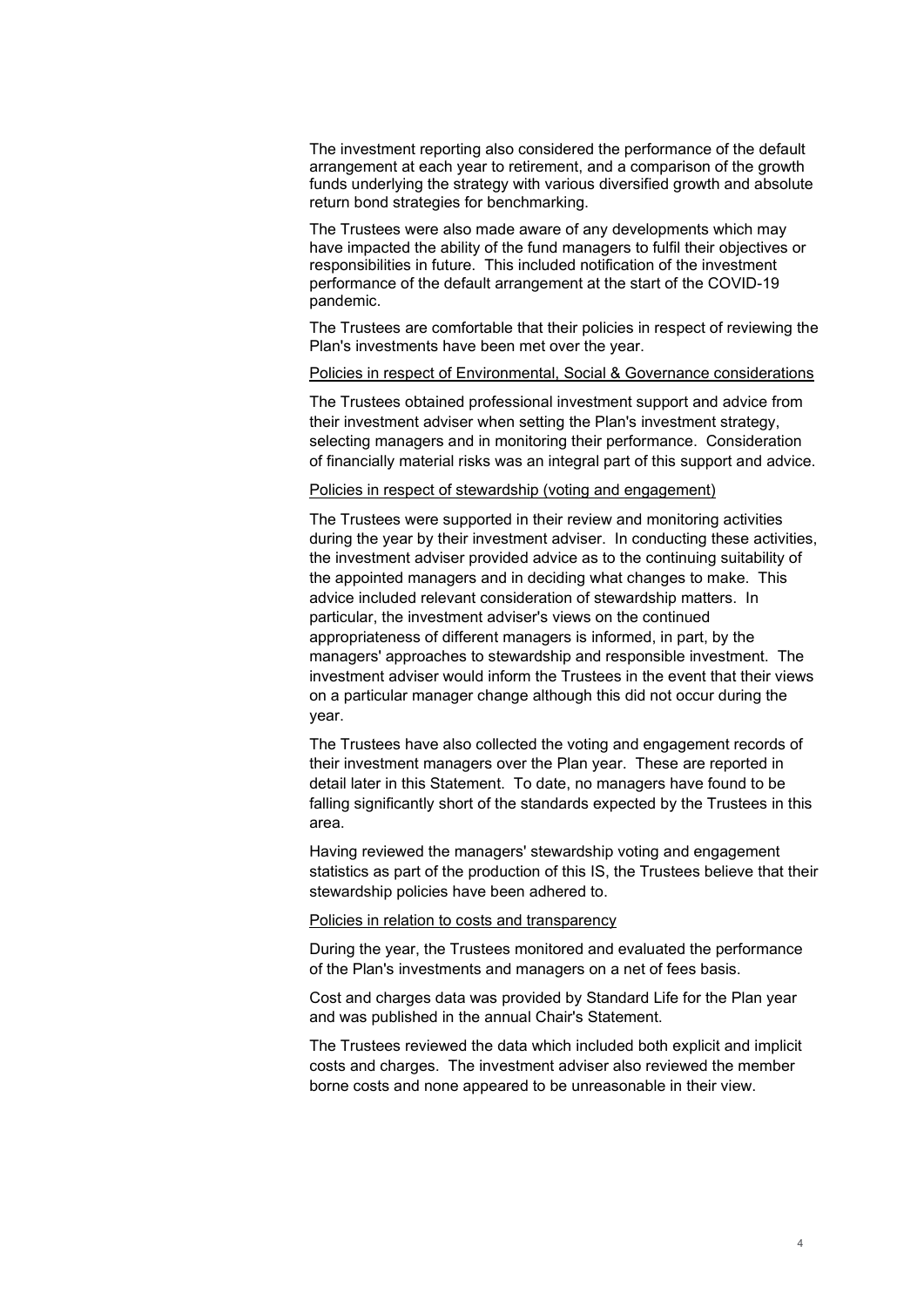|                                                | Policies in relation to arrangements with asset managers                                                                                                                                                                                                                                                                                                                                 |
|------------------------------------------------|------------------------------------------------------------------------------------------------------------------------------------------------------------------------------------------------------------------------------------------------------------------------------------------------------------------------------------------------------------------------------------------|
|                                                | Throughout the year, the Trustees, supported by Aon, monitored the<br>Plan's investments including considering the extent to which the decisions<br>of the investment managers are aligned with the Trustees' policies.                                                                                                                                                                  |
|                                                | Prior to the appointment of a new investment, the Trustees seek<br>professional advice from their investment adviser, in order to ensure that<br>the investments are appropriate for the Plan's objectives. During the<br>year, the Trustees received advice from Aon when revising the default<br>arrangement and appointing new investment managers as part of the<br>strategy review. |
|                                                | The Trustees have set appropriate governing documentation, investment<br>objectives and a regular monitoring process for their investment<br>managers to ensure they are incentivised to make decisions that align<br>with the policies in the SIP.                                                                                                                                      |
|                                                | Policies in respect of members' views and non-financial Factors                                                                                                                                                                                                                                                                                                                          |
|                                                | The Trustees considered member views when updating the default<br>arrangement and range of funds as part of the investment strategy review.                                                                                                                                                                                                                                              |
|                                                | At the strategy review, it was reaffirmed that the funds that make up the<br>default arrangement and other investment options should not apply purely<br>ethical or moral (or other non-financial) judgements as the basis for<br>investment decisions.                                                                                                                                  |
| Use of the services of                         | The Trustees do not directly use the services of a proxy voter.                                                                                                                                                                                                                                                                                                                          |
| a proxy voter                                  | The details of the use of proxy voter services by the Plan's investment<br>managers are detailed in the voting and engagement section below.                                                                                                                                                                                                                                             |
|                                                |                                                                                                                                                                                                                                                                                                                                                                                          |
| <b>Voting behaviour</b>                        | Details of the voting behaviour undertaken on behalf of the Trustees,<br>including examples of significant votes cast is set out below. Additionally,<br>voting statistics are set out in the appendix of this report.                                                                                                                                                                   |
| <b>Conclusion &amp; future</b><br>developments | Over the course of the year to 31 March 2021, the Trustees are pleased<br>to report that they have, in their opinion, adhered to the policies set out in<br>the Plan's SIP.                                                                                                                                                                                                              |
|                                                | The Trustees will continue monitoring the funds and managers the Plan<br>uses and will seek professional support and advice from their investment<br>adviser as appropriate.                                                                                                                                                                                                             |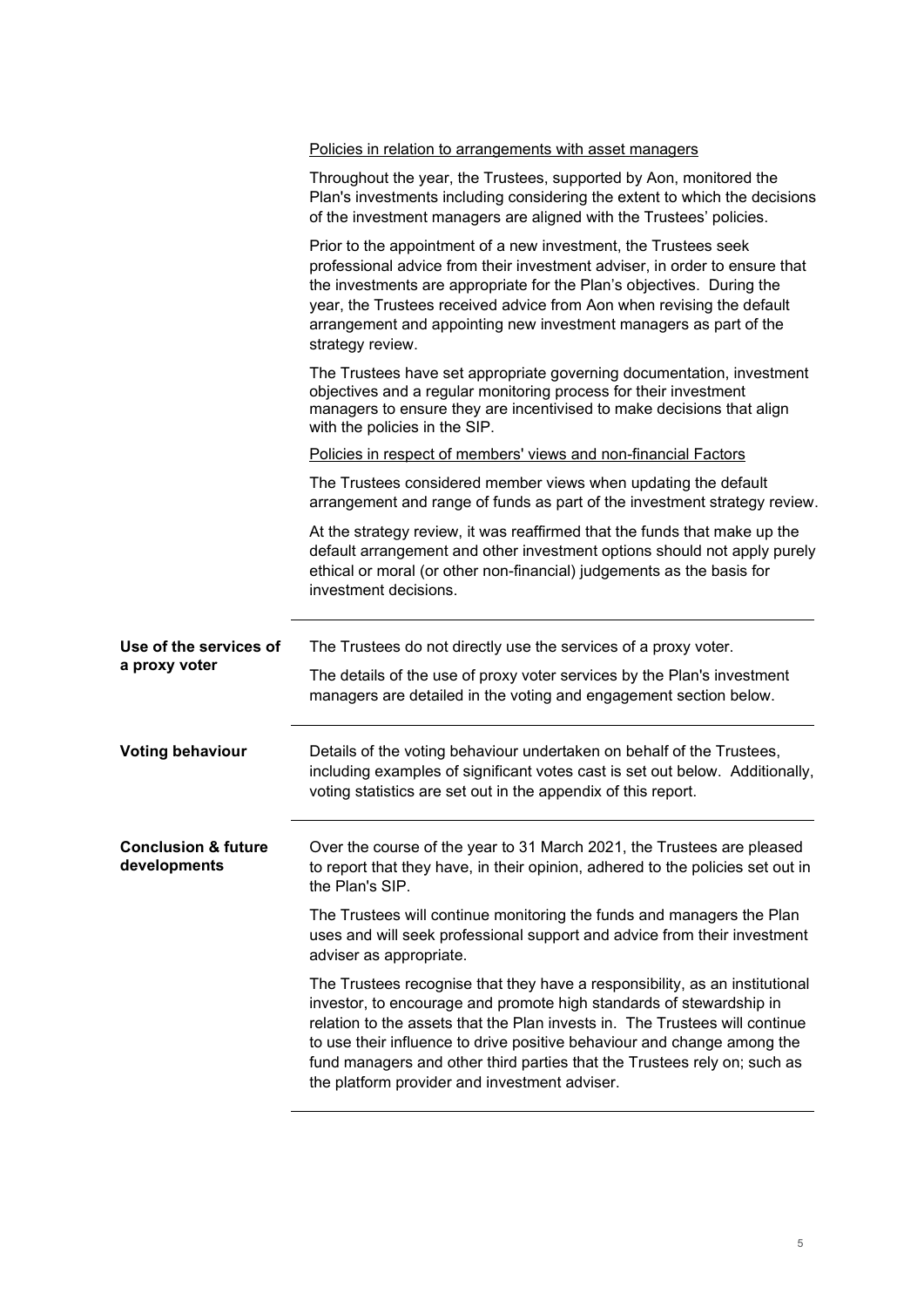# Voting and Engagement

The Plan completed the investment strategy review and its implementation during the year.

Equity and multi asset managers and funds which ceased to be used following the investment strategy review:

| <b>Fund manager</b>    | <b>Fund Name</b>                                    |  |  |
|------------------------|-----------------------------------------------------|--|--|
| <b>Standard Life</b>   | Active Plus III Pension Fund                        |  |  |
|                        | Active Plus IV Pension Fund                         |  |  |
|                        | Active Plus V Pension Fund                          |  |  |
|                        | Pre Retirement (Active Plus Universal) Pension Fund |  |  |
|                        | At Retirement (Active Plus Universal) Pension Fund  |  |  |
|                        | MyFolio Managed IV Pension Fund                     |  |  |
|                        | MyFolio Managed V Pension Fund                      |  |  |
|                        | Pre Retirement (MyFolio Managed Universal)          |  |  |
|                        | At Retirement (MyFolio Managed Universal)           |  |  |
|                        | <b>UK Equity Unconstrained</b>                      |  |  |
|                        | North American Equity                               |  |  |
|                        | Asia Pacific ex Japan Equity                        |  |  |
|                        | <b>ASI Global Smaller Companies</b>                 |  |  |
|                        | ASI (SLI) Emerging Markets Equity                   |  |  |
| <b>Invesco</b>         | High Income                                         |  |  |
| <b>Schroder</b>        | <b>UK Mid 250</b>                                   |  |  |
| <b>Jupiter</b>         | UK Mid Cap                                          |  |  |
| <b>Janus Henderson</b> | <b>European Selected Opportunities</b>              |  |  |
| <b>Fidelity</b>        | Asia                                                |  |  |

Equity and multi asset managers and funds in place following the investment strategy review:

| <b>Fund manager</b>  | <b>Fund Name</b>                                     |  |
|----------------------|------------------------------------------------------|--|
|                      | Passive Plus III Pension Fund                        |  |
|                      | Passive Plus IV Pension Fund                         |  |
|                      | Passive Plus V Pension Fund                          |  |
|                      | Pre Retirement (Passive Plus Universal) Pension Fund |  |
| <b>Standard Life</b> | At Retirement (Passive Plus Universal) Pension Fund  |  |
|                      | Pre Retirement (Passive Plus Annuity) Pension Fund   |  |
|                      | At Retirement (Passive Plus Annuity) Pension Fund    |  |
|                      | Pre Retirement (Passive Plus Lump Sum) Pension Fund  |  |
|                      | At Retirement (Passive Plus Lump Sum) Pension Fund   |  |
|                      | <b>ASI UK Smaller Companies</b>                      |  |
| <b>Invesco</b>       | <b>Global Targeted Returns</b>                       |  |
| <b>Schroder</b>      | <b>Global Emerging Markets</b>                       |  |
|                      | SL iShares UK Equity Index                           |  |
| <b>BlackRock</b>     | ACS World ex UK Equity Tracker                       |  |
|                      | <b>ACS Continental European Equity Tracker</b>       |  |
|                      | iShares Pacific ex Japan Equity Index                |  |
| Vanguard             | <b>US Equity Pension Fund</b>                        |  |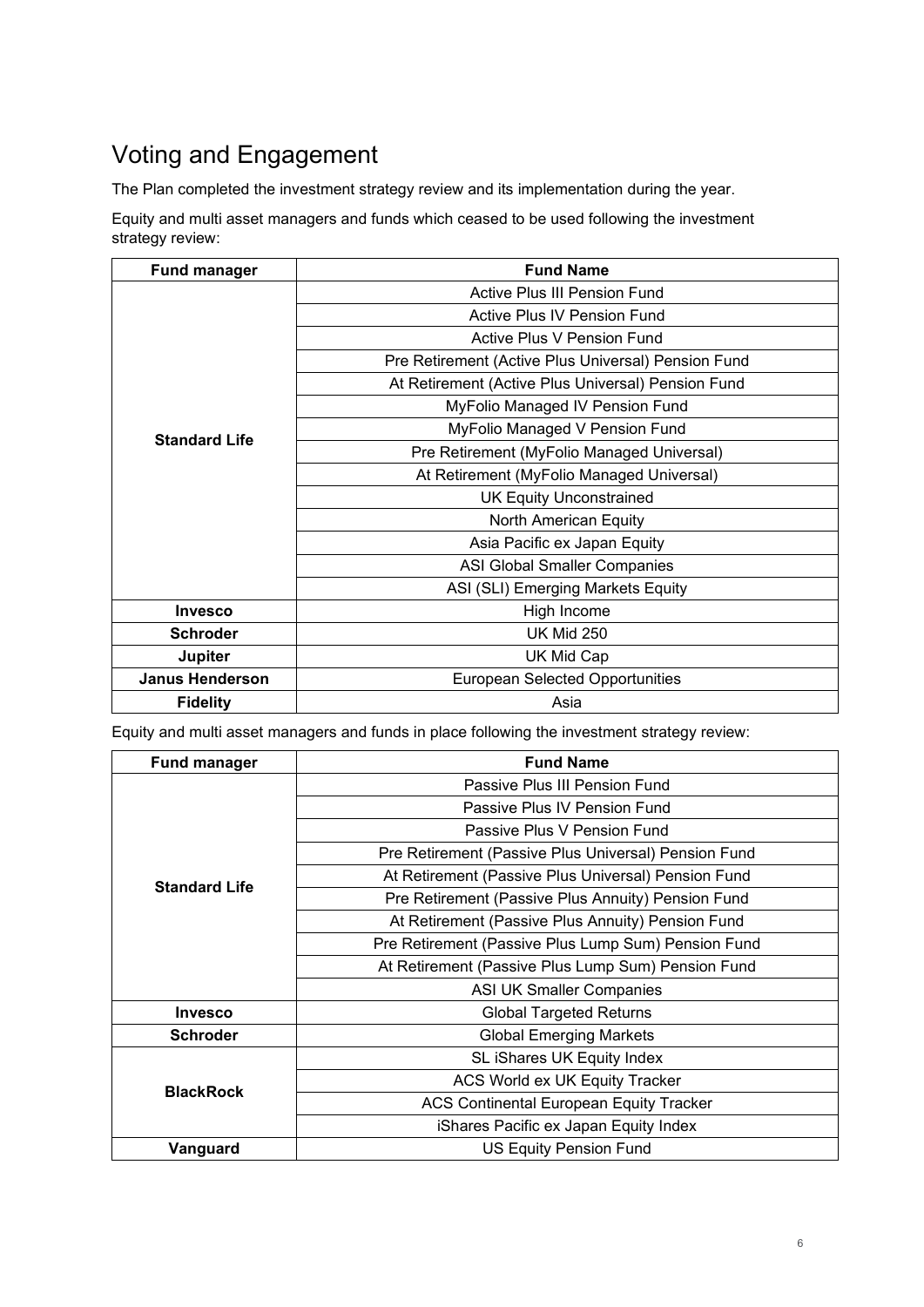We set out below the voting and engagement policies and examples for the equity and multi asset managers in place following the investment strategy review. The voting examples given represent significant votes the managers have undertaken on behalf of the Trustees.

## **Standard Life**

## Voting policy

Standard Life uses the services of Institutional Shareholder Services (ISS). However, it also conducts its own analysis of resolutions being considered at annual general meetings (AGMs) and other shareholder meetings.

When Standard Life votes against a resolution at a UK company meeting, it uses best endeavours to explain to the company its reasons for this decision.

In exceptional circumstances, Standard Life attends and speaks at shareholder meetings to reinforce its view to the company's board.

From time to time, Standard Life has significant disagreements with its investee companies on matters relating to stewardship and ESG factors. The basis for such disagreements and its strategy for resolving them, is the subject of discussion and agreement by its Stewardship & ESG Investment and portfolio management teams. The strategy is determined on a case-by-case basis. If Standard Life decides to intervene, it generally does so through private engagement with the company and, if appropriate, its advisers. However, if circumstances dictate, Standard Life will make its views known publicly.

## Engagement policy

Standard Life seeks to integrate and appraise environmental, social and governance factors in its investment process. Its stated aim is to generate the best long-term outcomes for clients and aims to take steps to protect and enhance the value of its clients' assets.

Standard Life seeks to understand each company's specific approach to governance, how value is created through business success and how investors' interests are protected through the management of risks that materially impact business success. This requires Standard Life to engage in dialogue with management and non-executive directors to understand the material risks and opportunities; including those related to environmental and social factors.

Standard Life notes its commitment to exercising responsible ownership with a conviction that companies adopting improving practices in corporate governance and risk management will be more successful in their core activities and deliver enhanced returns to shareholders. As an owner of companies, the process of stewardship is a part of its investment approach as it seeks to benefit from their long-term success on its clients' behalf. Standard Life's fund managers and analysts regularly meet with the management and non-executive directors of companies in which it invests.

## Engagement and significant voting example

## **Company: China Resources Land Ltd**

Standard Life engaged with the investor relations team of China Resources Land LTD on issues of sustainability as part of its ongoing engagement with the company following the release of the company's most recent sustainability report. Standard Life viewed the latest report as a strong and continued improvement on the previous year's report and reflected the company listening to investors.

Standard Life discussed ways that the company could further improve and enhance disclosure as well as ways that they can communicate their behaviour. Standard Life again encouraged them to set stretching targets for reducing carbon and energy intensity and for the use of renewable energy in their investment property portfolio.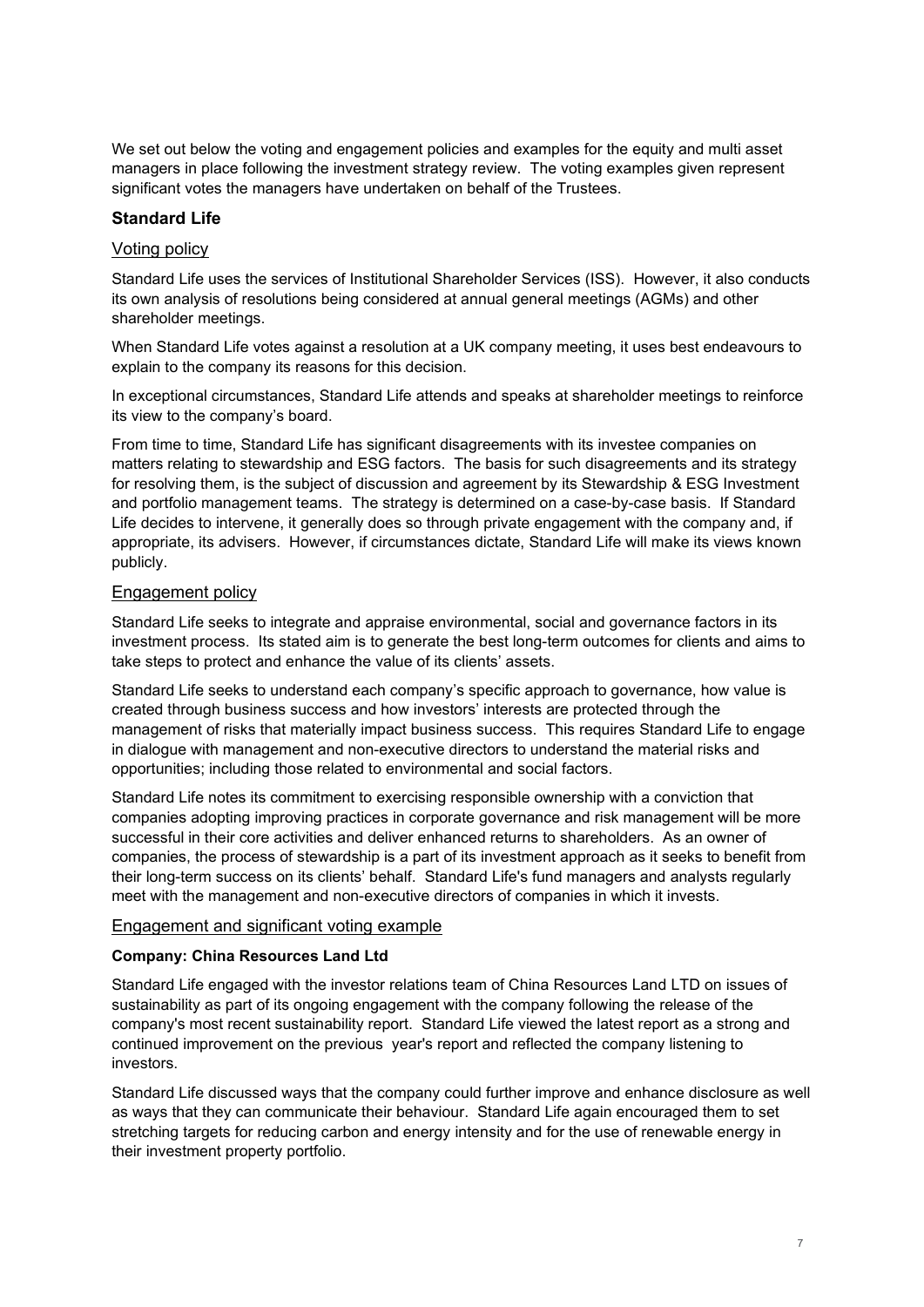Finally, Standard Life discussed the company's board, noting that there are several independent directors who have served for more than 10 years. Standard Life notes that it prefers to see a robust process of renewal on boards and that it would generally not view any director who has served on a company board for more than nine years as independent. Standard Life will continue to monitor this.

## **Invesco**

#### Voting policy

Invesco views proxy voting as an integral part of its investment management responsibilities. The proxy voting process at Invesco focuses on protecting clients' rights and promoting governance structures and practices that reinforce the accountability of corporate management and boards of directors to shareholders. Voting matters are assessed on a case-by-case basis by Invesco's respective investment professionals considering the unique circumstances affecting companies, regional best practices and their goal of maximising long-term value creation for their clients.

Invesco supplement their internal research with information from proxy advisory firms such as ISS, Glass Lewis and the Institutional Voting Information Service ("IVIS"). Invesco generally retains full and independent discretion with respect to proxy voting decisions.

#### Engagement policy

Invesco sees engagement as an opportunity to encourage continual improvement. Invesco view dialogue with investment companies as a core part of their investment process and one of the most powerful mechanisms for reducing risks, enhancing returns and having a positive impact on society and the environment.

#### Significant voting example

In April 2020, Invesco cast a significant vote in support of Aercap Holdings management regarding capitalisation. The company wanted to authorise the board to exclude pre-emptive rights from share issuances. Invesco believed a vote for this proposal was warranted since it is in line with commonly used safeguards regarding volume and duration.

#### Engagement example

In October 2020, National Grid reached out to Invesco to invite them to attend their 2020 ESG seminar, which was the launch event for their 2021 ESG Programme. During the webinar, National Grid outlined their ESG strategy and the key role they will play in facilitating the electrification of carbon-intense industries and products such as automobiles. They outlined their carbon reduction targets, which include a 2050 net-zero target as well announcing on the webinar an interim reduction target for indirect emissions by 2030. They also announced social objectives they are working on, including getting more women into science, technology, engineering and mathematics from a young age.

Following the webinar, Invesco provided feedback to National Grid that, although the overall vision set out is very strong, more clarity is needed about how their gas business can be decarbonised and the feasibility of proposed solutions such as renewable natural gas or hydrogen blending.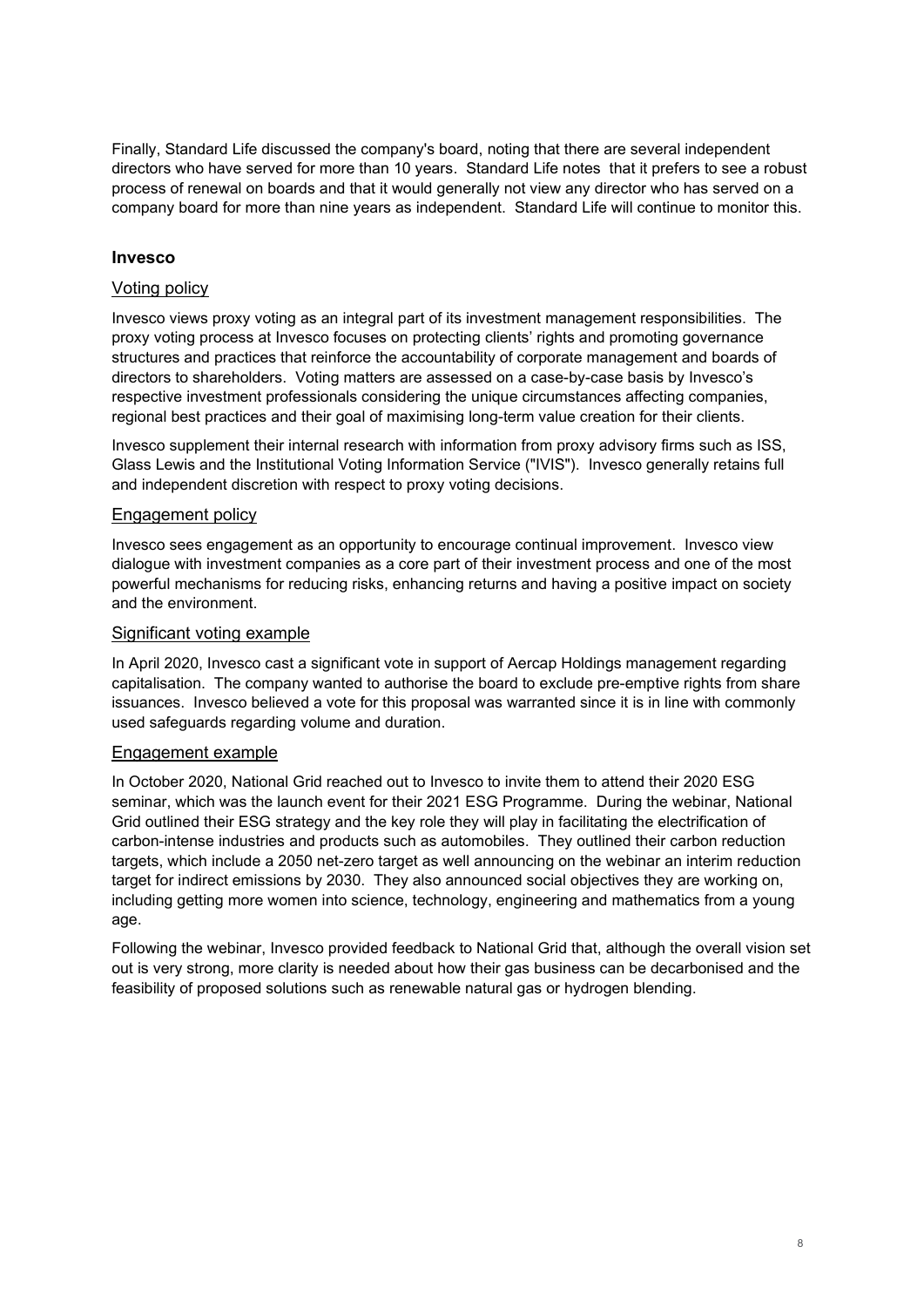# **Schroders**

## Voting policy

When voting, Schroders receives research from both ISS and the Investment Association's Institutional Voting Information Services (IVIS) for upcoming general meetings. However, this is only one component that feeds into their voting decisions. In addition to relying on their own policies, Schroders will also be informed by company reporting, company engagements, country specific policies, engagements with stakeholders and the views of portfolio managers and analysts.

## Engagement policy

Schroders defines engagement to be purposeful communication with an entity (e.g. government, corporate, institution, financial counterparties, regulator, industry body (or managers of SPVs or funds e.g. CLO manager) on particular matters of concern with the goal of encouraging change at the entity and/or wider system improvement.

Schroders' engagement activities are prioritised based on the materiality of its exposure to the individual companies; either by the total size of assets invested on behalf of clients or by the percentage of shares held.

Schroders generally engages for one of three reasons:

- 1. To seek improvement in performance and processes to enhance and protect the value of its investments
- 2. To monitor developments in ESG practices, business strategy and financial performance within a company
- 3. To enhance its analysis of a company's risks and opportunities

Its mechanisms for engagement vary but typically involve actions such as phone calls, written correspondence, one to one meetings with company representatives and voting. Engagements are prioritised based on the materiality of the issues and size of Schroders' exposure.

## Engagement & significant voting example

## **Company name: Amazon**

An example of Schroders firm-wide engagement and voting over the year would be with Amazon, specifically on their labour standards. Schroders requested increased transparency of the company's workforce structure and employment practices. This is part of an ongoing engagement with Amazon, having done so sixteen times since 2015. This year, Schroders decided to escalate engagement by voting against the company at the AGM on social issues, namely voting against the lead independent director in May 2020. Schroders had a call with Amazon in March and again in May before the meeting. Whilst some improvements on sustainability issues had been made overall, such as increased transparency and an ambitious climate pledge, the fund did not think their labour and business ethics concerns had been addressed.

At the AGM in May 2020, Schroders supported six calls for increased disclosure on employment issues. These were resolutions, or recommendations, from other shareholders which we voted in favour of. Schroders have explained to Amazon that the vote marks the start of a 12-month window for improvement, and that further escalation will be considered at the 2021 AGM.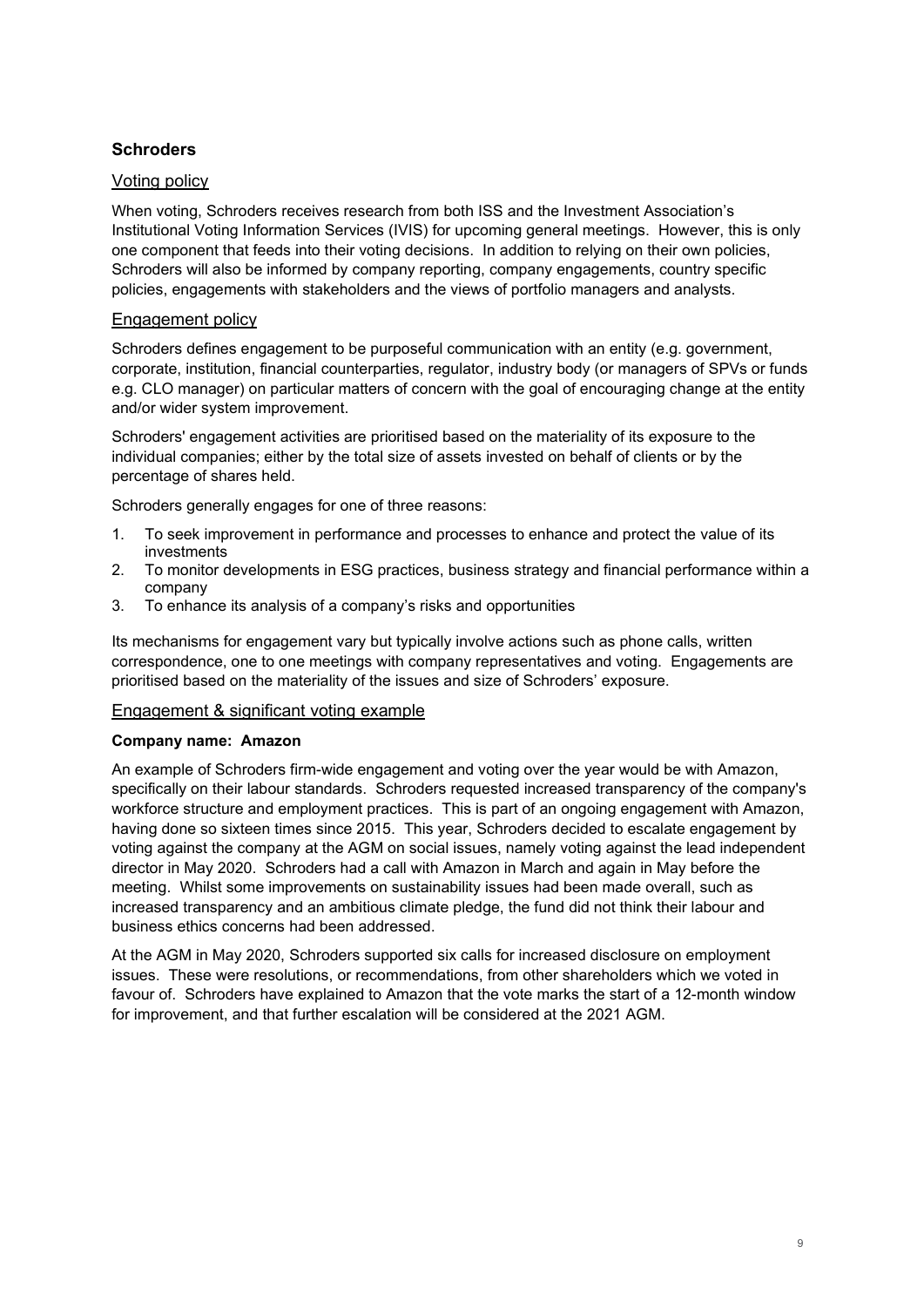# **BlackRock**

## Voting policy

Blackrock use Institutional Shareholder Services' (ISS) electronic platform to execute their vote instructions, manage client accounts in relation to voting and facilitate client reporting on voting. Blackrock's voting decisions are informed by internally-developed proxy voting guidelines, their prevote engagements, research, and the situational factors for each underlying company. Voting guidelines are reviewed annually and are updated as necessary to reflect changes in market standards, evolving governance practice and insights gained from engagement over the prior year.

## Engagement policy

Through their stewardship activities, BlackRock aim to promote governance practices that help create long-term shareholder value for their clients. They believe they have a responsibility to their clients to make sure companies are adequately managing and disclosing sustainability-related risks, and to hold them accountable if they are not.

This year BlackRock's investment stewardship team intensified its focus and dialogue with companies facing material sustainability-related risks. Their approach on climate issues is to focus efforts on sectors and companies where climate change poses the greatest material risk to their clients' investments. 'Climate risk' may include a company's ability to compete in a world that has transitioned to a low-carbon economy (transition risk) or the way climate change could impact its physical assets or the areas where it operates (physical climate risk).

## Engagement & significant voting example

## **Company name: Chevron**

An example of a significant vote (relevant for the ACS World ex UK Equity Tracker fund) is where BlackRock voted against the Chevron Board's recommendations in May 2020, by voting in support of a shareholder proposal requesting that Chevron report on how the company's lobbying aligns with the goals of the Paris Agreement. The report was intended to address the risks presented by any misaligned lobbying and to understand the company's plans, if any, to mitigate these risks.

Blackrock acknowledged that Chevron has been responsive to investors and transparent in their reporting which is aligned with the requirements of both the Task Force on Climate Related Financial Disclosures (TCFD) and the Sustainability Accounting Standards Board (SASB). BlackRock also consider Chevron to be a leader among its US peers with regard to board oversight of climate risk, strong corporate governance practices, and reporting in line with SASB and the TCFD. However, they felt that increased transparency around political spending and lobbying relating to climate risk and the low carbon transition would strengthen the company's disclosure. They also held the view that the company could provide investors with a more detailed explanation of the alignment between Chevron's political activities and the goal of the Paris Agreement to limit global warming to no more than two degrees Celsius, which the company supports.

Recent engagements with the company leading up to the annual general meeting have given Blackrock the impression that Chevron is aligned with the spirit of this proposal, as it has articulated a desire to provide more clarity for investors on its internal climate considerations and associated political lobbying. BlackRock believe enhanced disclosure will help investors better understand the company's political activities in the context of policy that supports the transition to a lower carbon economy.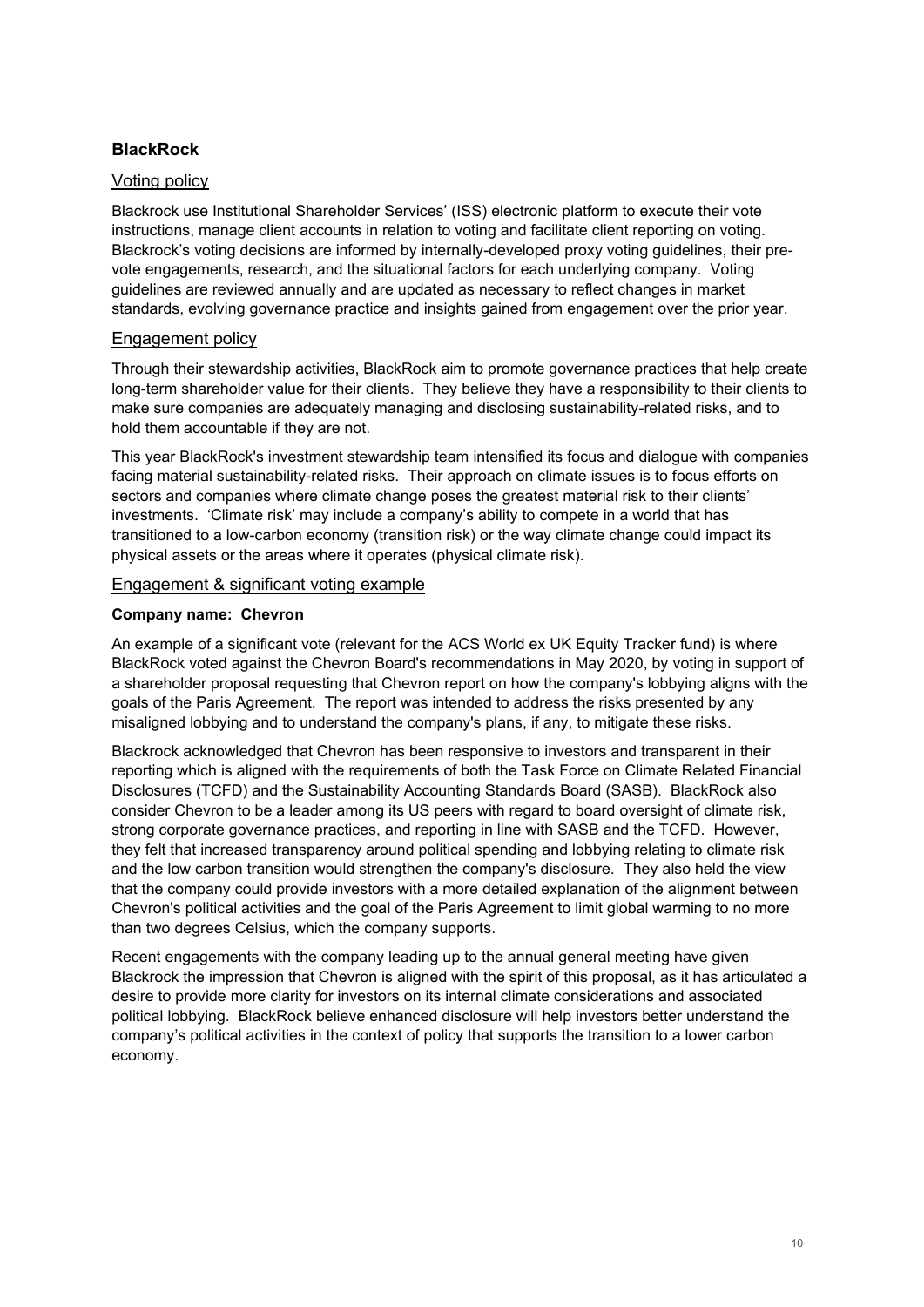# **Vanguard**

## Voting policy

Vanguard's Investment Stewardship team evaluates proxy ballot items presented to shareholders and casts votes on behalf of each fund's holdings in accordance with the funds' instructions set forth in the Voting Guidelines as well as local market standards and best practices.

In evaluating proposals, the team may consider information from many sources, including a company's independent board directors and executives, various research and data resources (such as Institutional Shareholder Services (ISS) or Glass Lewis) or other publicly available information. Vanguard periodically review its research and data providers, as well as its workflow and processes, to identify possible ways to enhance the inputs into proxy voting.

A wide variety of third-party research providers – including proxy advisers – are consulted based on their analysis of issues that bear on long-term shareholder value. These issues are then analysed in conjunction with the funds' proxy voting guidelines and other relevant data, including insights from company engagements, to reach independent decisions on behalf of each Vanguard fund.

## Engagement policy

While proxy voting is an important component of Vanguards stewardship program, it recognises that candid dialogue during engagements can be more productive than its vote alone – particularly when it comes to environmental and social issues.

Vanguard note that engagement is the foundation of their Investment Stewardship program. Because its index funds are long-term investors in portfolio companies, its aim in its engagements is to understand how corporate boards of directors govern long-term strategy and how they are setting themselves up to stay relevant into the future. Vanguard do not seek to dictate company strategy or operations but raise concerns with relevant parties when it feels the economic interests of its shareholders may be at risk.

Vanguard conduct research and analysis to prepare for its discussions with company leaders and board members. Although such discussions can vary widely by company, sector and region, engagements tend to fall into one of three broad categories:

Strategic engagements (wide-ranging discussions with directors and executives)

Ballot-item engagements (focus on specific proxy voting ballot proposals)

Thematic engagements (target a universe of companies where Vanguard have identified a concentration of high potential risk around a specific theme)

## Significant voting example

## **Company name:** DXC Technology

A significant voting example from August 2020, is when Vanguard voted against the company management of DXC Technology in relation to a resolution regarding remuneration in the form of a one-time award to the former CEO without compelling rationale or alignment to a long term strategy or plan.

ISS (the proxy advisor to Vanguard) advised against the voting item. Their rationale was based principally on their assessment that the incentive was excessive and not aligned with shareholder outcomes and that the award opportunity delivered was excessive.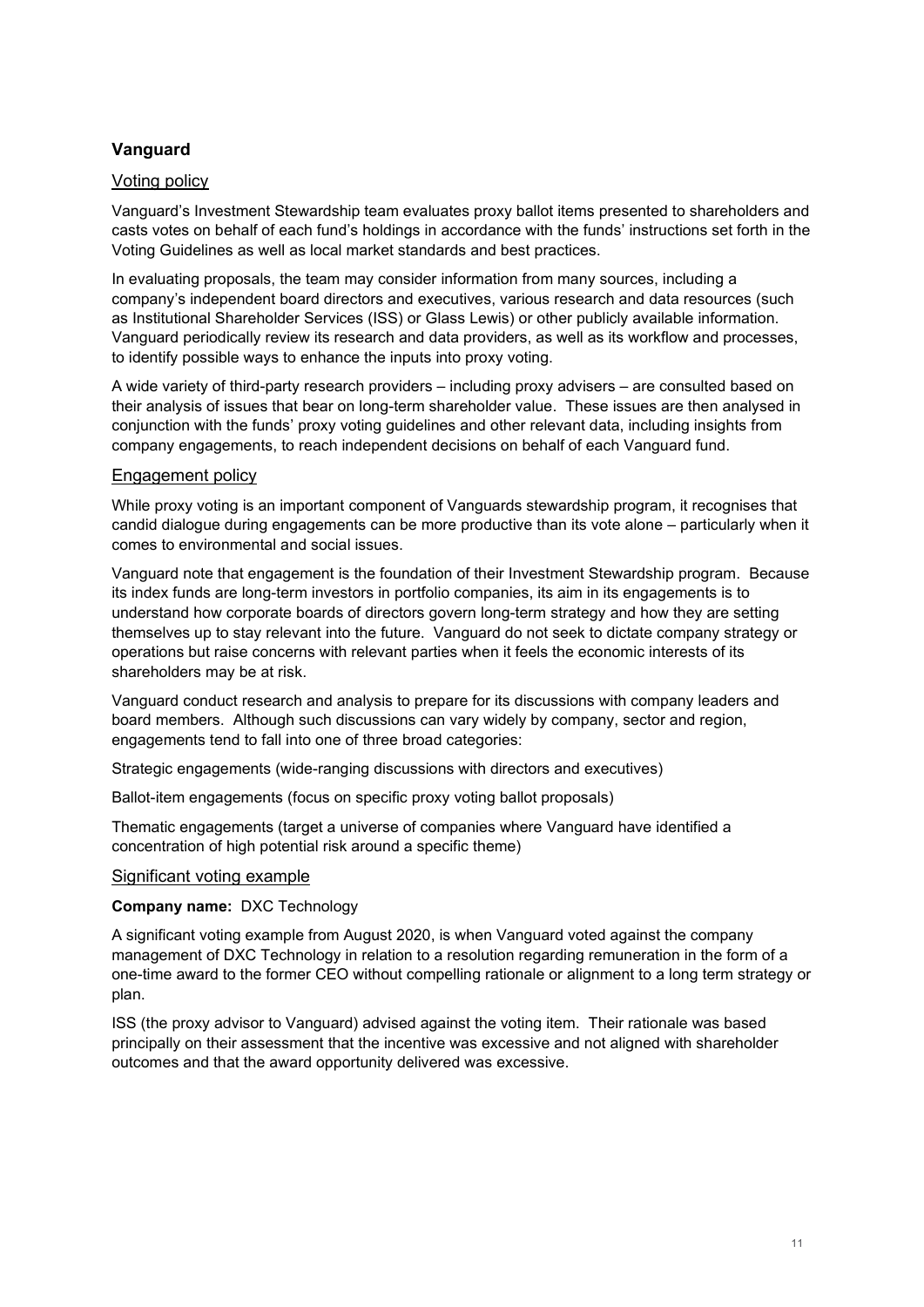## **Voting Statistics**

We set out below the voting statistics associated with the equity and multi asset managers in place following the investment strategy review for the period from 1 April 2020 – 31 March 2021:

| <b>Fund manager</b>  | <b>Fund Name</b>                                     | % of resolutions voted<br>on for which the fund<br>was eligible                                                                                                  | Of the resolution on<br>which the fund voted, %<br>of resolutions voted<br>against management | % of resolutions<br>abstained |  |
|----------------------|------------------------------------------------------|------------------------------------------------------------------------------------------------------------------------------------------------------------------|-----------------------------------------------------------------------------------------------|-------------------------------|--|
| <b>Standard Life</b> | Passive Plus III Pension Fund                        |                                                                                                                                                                  |                                                                                               |                               |  |
|                      | Passive Plus IV Pension Fund                         | The Passive Plus range of funds comprise equity funds managed by Vanguard.<br>Details of Vanguards voting statistics in respect of these funds is set out below. |                                                                                               |                               |  |
|                      | Passive Plus V Pension Fund                          |                                                                                                                                                                  |                                                                                               |                               |  |
|                      | Pre Retirement (Passive Plus Universal) Pension Fund |                                                                                                                                                                  |                                                                                               |                               |  |
|                      | At Retirement (Passive Plus Universal) Pension Fund  |                                                                                                                                                                  |                                                                                               |                               |  |
|                      | Pre Retirement (Passive Plus Annuity) Pension Fund   |                                                                                                                                                                  |                                                                                               |                               |  |
|                      | At Retirement (Passive Plus Annuity) Pension Fund    |                                                                                                                                                                  |                                                                                               |                               |  |
|                      | Pre Retirement (Passive Plus Lump Sum) Pension Fund  |                                                                                                                                                                  |                                                                                               |                               |  |
|                      | At Retirement (Passive Plus Lump Sum) Pension Fund   |                                                                                                                                                                  |                                                                                               |                               |  |
|                      | <b>ASI UK Smaller Companies</b>                      | Not available                                                                                                                                                    |                                                                                               |                               |  |
| <b>Invesco</b>       | <b>Global Targeted Returns</b>                       | 96%                                                                                                                                                              | 6%                                                                                            | $0\%$                         |  |
| <b>Schroder</b>      | <b>Global Emerging Markets</b>                       | 100%                                                                                                                                                             | 5%                                                                                            | 8%                            |  |
| <b>BlackRock</b>     | SL iShares UK Equity Index                           | 97%                                                                                                                                                              | 6%                                                                                            | 2%                            |  |
|                      | ACS World ex UK Equity Tracker                       | 92%                                                                                                                                                              | 6%                                                                                            | $0\%$                         |  |
|                      | <b>ACS Continental European Equity Tracker</b>       | 77%                                                                                                                                                              | 12%                                                                                           | 1%                            |  |
|                      | iShares Pacific ex Japan Equity Index                | 100%                                                                                                                                                             | 10%                                                                                           | 0%                            |  |
| Vanguard             | Emerging Markets Stock Index Pension Fund *          | 99%                                                                                                                                                              | 4%                                                                                            | 1%                            |  |
|                      | Pacific ex Japan Stock Index Pension Fund *          | 100%                                                                                                                                                             | 3%                                                                                            | 0%                            |  |
|                      | Japan Stock Index Pension Fund *                     | 100%                                                                                                                                                             | 0%                                                                                            | 0%                            |  |
|                      | FTSE Developed Europe ex UK Pension Fund *           | 98%                                                                                                                                                              | 5%                                                                                            | $0\%$                         |  |
|                      | Vanguard US Equity Pension Fund **                   | 99%                                                                                                                                                              | 1%                                                                                            | 0%                            |  |
|                      | FTSE UK All Share Index Pension Fund *               | 100%                                                                                                                                                             | $0\%$                                                                                         | $0\%$                         |  |

\* Fund used within the Passive Plus range of funds \*\* Fund used within the Passive Plus range of funds and also available on a standalone basis